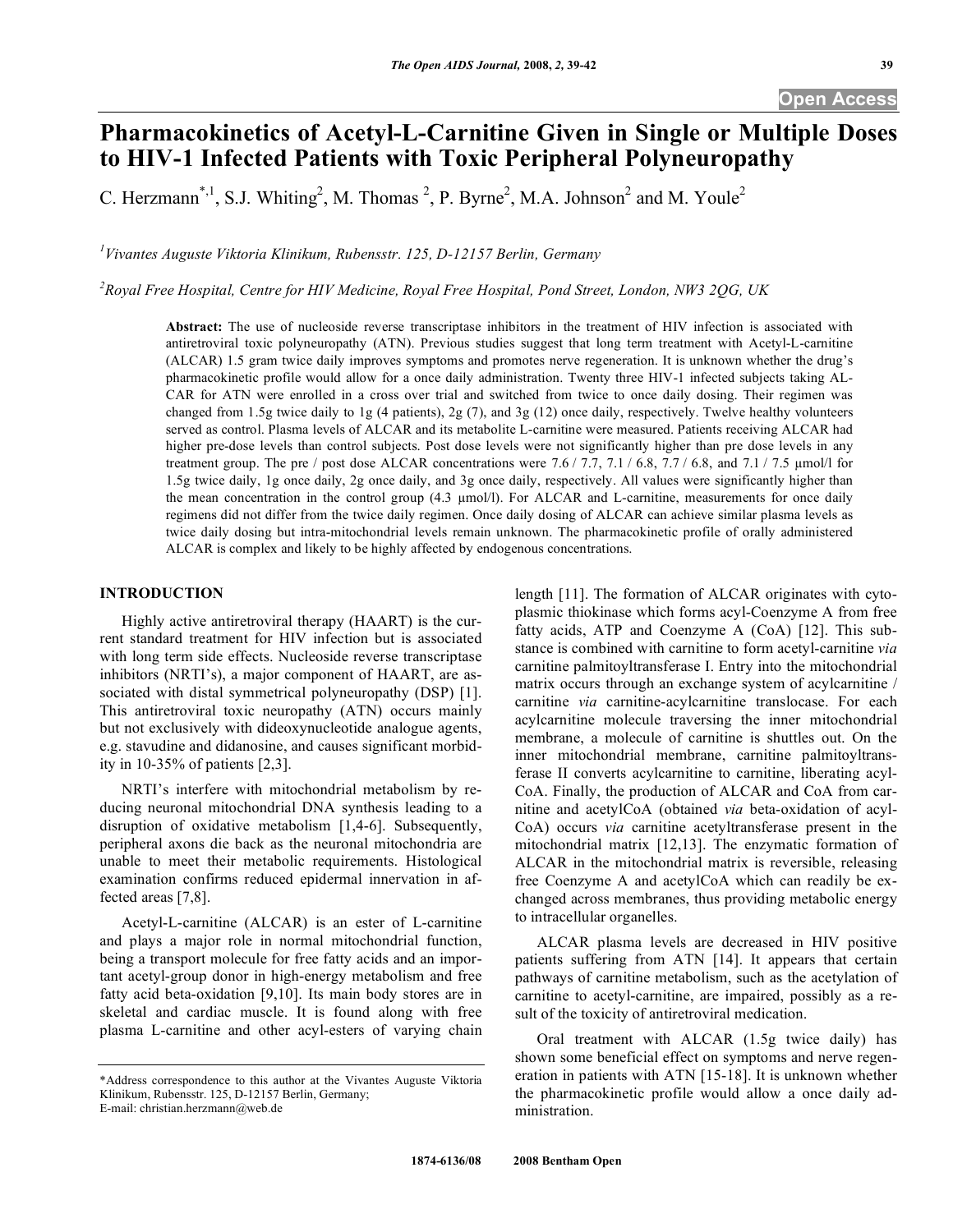#### **METHODS**

 The study was approved by the Royal Free Ethics Committee, London. Consent was obtained from all patients. The inclusion criteria for this cross over trial were: Male or female patients with confirmed HIV-1 infection (ELISA antibody testing), a stable antiretroviral combination that remained unchanged throughout the study, a clinical diagnosis of antiretroviral toxic neuropathy, and ALCAR therapy (1.5 g twice daily) for at least 3 months. Plasma samples for the measurement of ALCAR and L-carnitine levels were taken pre-dose (fasting) and 2-hour post-dose. Subsequently, the twice daily dose was changed to a range of once daily doses (1g, 2g, and 3g). Plasma sampling was repeated after 4 weeks.

 Healthy volunteers, recruited from laboratory staff served as control. None of them was known to be HIV infected nor taking ALCAR.

 Sensitive high pressure liquid chromatography (HPLC) with fluorometric detection as described elsewhere [19], was used for the measurement of ALCAR and L-carnitine in blood plasma. The procedure involves pre-column derivitisation with 1-aminoanthrecene performed in phosphate buffer in the presence of 1-(3-dimethylaminopropyl)-3-ethylcarbodiimide hydrochloride as catalyst. The fluorescent derivatives were isocratically separated on a reversed-phase column. The eluate was monitored with fluorometric detector set at 248 nm (excitation wavelength) and 418 nm (emission wavelength). At the concentrations measured, the assay has been found to have an imprecision of less than 10%, as determined in preceding measurements. All plasma samples were processed and analysed in duplicate. A standard curve was plotted prior to each analytical run.

 The data was normally distributed. A Student's t-test was used for analysis with statistical significance set at  $p<0.05$ .

#### **RESULTS**

 Twenty-three HIV infected subjects on ALCAR therapy and 12 HIV uninfected control subjects were enrolled and completed the study. There were slightly more men in the treatment group and the control group was younger (Table **1**). Six patients in the treatment group were taking one NRTI, 13 were taking two NRTIs, 3 were taking 3 NRTIs in combination with 1-2 protease inhibitors (PI) and / or nonnucleoside reverse transcriptase inhibitors (NNRTI). One patient was taking an antiretroviral regime consisting of a PI and an NNRTI only. From 1.5 g ALCAR twice daily (23 patients, plasma levels from 15 patients obtained), the treatment was changed to once daily doses of 1g (4 patients), 2g (7 patients), or 3g (12 patients), respectively.

 The plasma levels are shown in Table **2** and Figs. (**1**) and (**2**). When compared with the control group, all ALCAR plasma levels (pre and post dose) were significantly higher in the treatment groups ( $p < 0.02$ ). For L-carnitine, all post dose level were significantly higher than in the control group  $(p < 0.03)$ . Pre dose levels, however, were only significantly higher in the groups taking 1.5g twice daily ( $p = 0.03$ ) or 2g once daily ( $p = 0.008$ ). Accordingly, post dose levels were significantly higher than pre dose levels in patients taking 1g or 3g once daily ( $p < 0.05$ ). There was no significant difference between any of the plasma levels (ALCAR and Lcarnitine) in the treatment groups. In particular, there was no difference between once daily and twice daily regimen.

## **DISCUSSION**

 As previously shown, plasma ALCAR levels are decreased in patients with ATN [14,20]. Oral ALCAR supplementation seems to result in plasma levels that are higher than in healthy individuals. Our findings may therefore provide indirect support for reports that ALCAR promotes nerve fibre regeneration and can improve neuropathic symptoms [15-18].

 No significant differences in plasma levels were seen in the different dosage groups despite a reduction of the total daily dose by up to two thirds (from 1.5g twice daily to 1g once daily). However, our study size was small and its results need to be interpreted with caution. The metabolism of ALCAR and L-carnitine is complex. It has been shown that



**Fig. (1).** ALCAR plasma levels (bid: twice daily, od: once daily).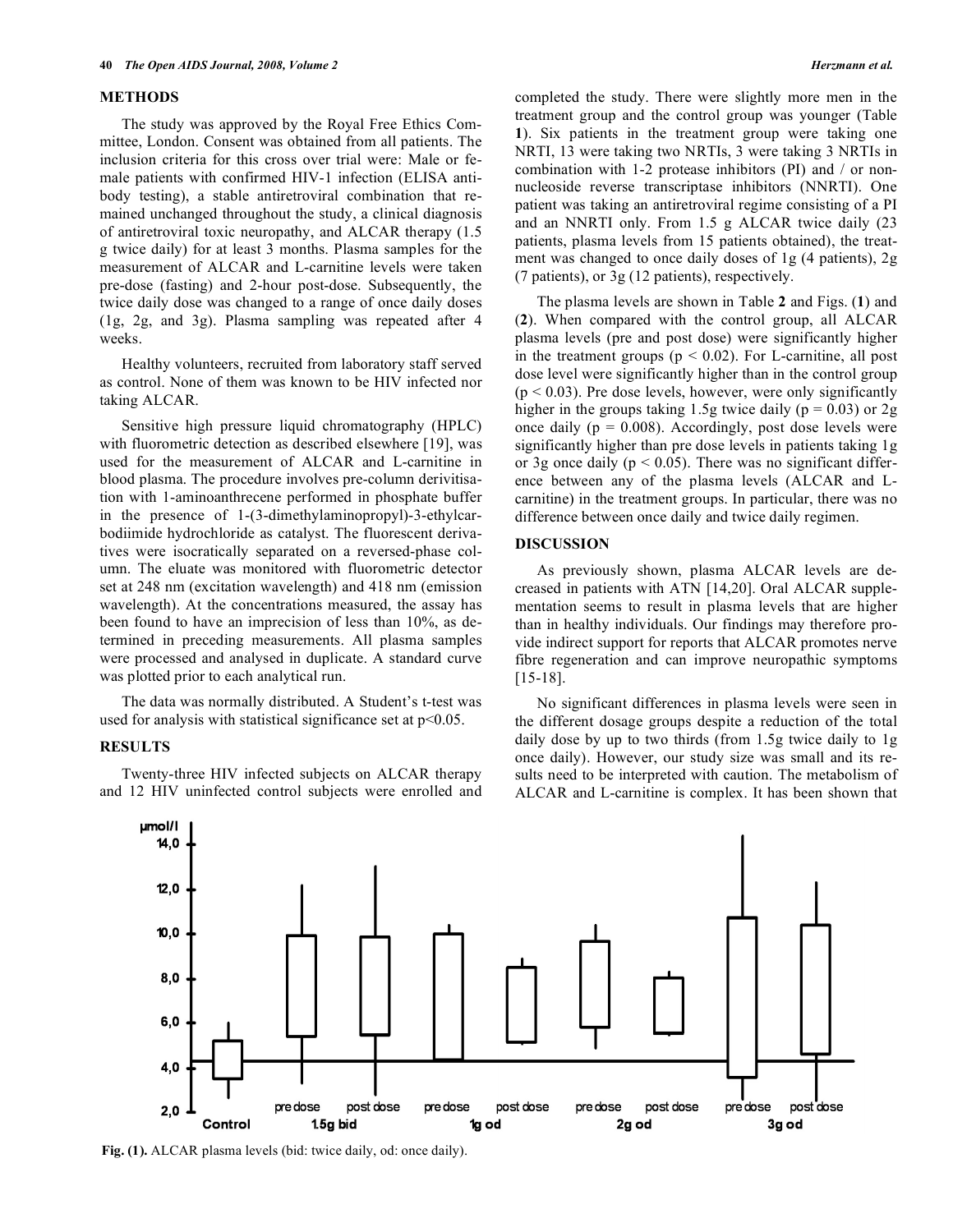

**Fig. (2).** L-carnitine plasma levels (bid: twice daily, od: once daily).

peripheral blood monocytes in AIDS patients are low in intracellular L-carnitine [21]. Serum levels, however, may be high, low or normal and are therefore unreliable as an indicator of L-carnitine metabolism [22].

 L-carnitine and ALCAR homeostasis are maintained by absorption from diet, a modest rate of synthesis, very efficient renal re-absorption and probably renal tubular secretion. Dietary ALCAR is hydrolysed partially during absorption in enterocytes, partially after absorption. Both ALCAR and L-carnitine plasma concentrations have been found to return to baseline within 12 hours after injection [23]. The key mechanism for this seems to be renal re-absorption that displays saturation kinetics. With rising L-carnitine concentrations, re-absorption decreases and clearance increases. This results in a rapid decline of circulating L-carnitine. Elimination kinetics for ALCAR are similar to those for Lcarnitine [23].

 Our data suggest that oral supplementation of ALCAR may increase the steady state concentration of ALCAR in blood plasma until its saturated renal kinetics prevent a further rise. However, continuous treatment with ALCAR may lead to mitochondrial storage which could explain why there is no significant difference between pre and post dose levels in most treatment groups. It may also explain why plasma levels remained elevated for more than 12 hours in contrast to reports on intravenous application [23].

| Table 1. | <b>Baseline Characteristics (SD: Standard Deviation)</b> |
|----------|----------------------------------------------------------|
|----------|----------------------------------------------------------|

|                                                      | <b>ALCAR Group</b><br>$(n=23)$ | <b>Control Group</b><br>$(n=12)$ |
|------------------------------------------------------|--------------------------------|----------------------------------|
| Men %                                                | 87                             | 75                               |
| Mean age in years (range)                            | 43 (34 to 60)                  | 35 (27 to 62)                    |
| Time of HIV infection in years<br>(SD)               | 10.5(5.1)                      | <b>NA</b>                        |
| <b>Subjects with previous HIV</b><br>related disease |                                |                                  |
| Patients with $\leq 50$ cc/ml viral<br>load          | 12                             | 12                               |

 However, it remains unknown whether high plasma levels are associated with high intra-mitochondrial levels. Given that the pathogenesis of antiretroviral toxic neuropathy is based on the disruption of mitochondrial energy supply one can assume that the clinical effect of ALCAR is dependent

| Table 2. | Mean Plasma Levels in $\mu$ mol/l (Standard Deviation) |  |  |  |  |
|----------|--------------------------------------------------------|--|--|--|--|
|----------|--------------------------------------------------------|--|--|--|--|

|                 |                | 1.5g ALCAR Twice Daily<br>$(n=15^*)$ | 1g ALCAR Once Daily<br>$(n=4)$ | 2g ALCAR Once Daily<br>$(n=7)$ | 3g ALCAR Once Daily<br>$(n=12)$ | <b>Control Group</b><br>$(n=12)$ |
|-----------------|----------------|--------------------------------------|--------------------------------|--------------------------------|---------------------------------|----------------------------------|
| $\overline{AB}$ | pre-dose       | 7.6(2.3)                             | 7.1(2.9)                       | 7.7(2.0)                       | 7.1(3.6)                        | 4.3(0.9)                         |
| <b>ALC</b>      | 2hrs post-dose | 7.7(2.2)                             | 6.8(1.7)                       | 6.8(1.3)                       | 7.5(2.9)                        |                                  |
| carnitine       | pre-dose       | 52.8(18.3)                           | 48.3(8.1)                      | 51.0(8.2)                      | 49.0(15.5)                      |                                  |
|                 | 2hrs post-dose | 52.1 (17.9)                          | 50.6(7.5)                      | 53.0(5.0)                      | 54.3 (16.9)                     | 40.2(7.0)                        |

\* Values for 15 of 23 patients were obtained.